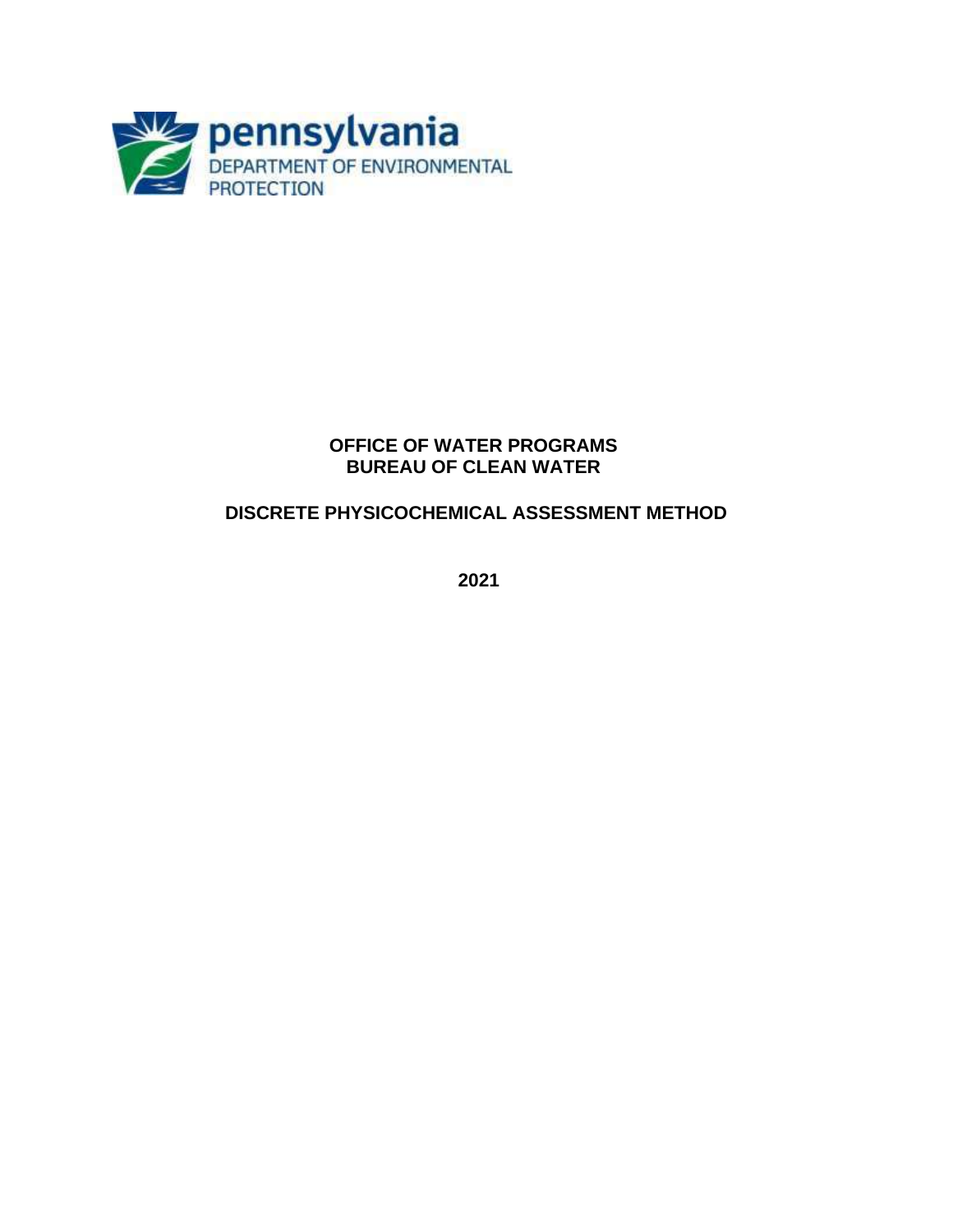Prepared by:

Brian Chalfant Pennsylvania Department of Environmental Protection Office of Water Programs Bureau of Clean Water 11<sup>th</sup> Floor: Rachel Carson State Office Building Harrisburg, PA 17105

2013

Edited by:

Heidi Biggs, Dustin Shull, and Rebecca Whiteash Pennsylvania Department of Environmental Protection Office of Water Programs Bureau of Clean Water 11<sup>th</sup> Floor: Rachel Carson State Office Building Harrisburg, PA 17105

2021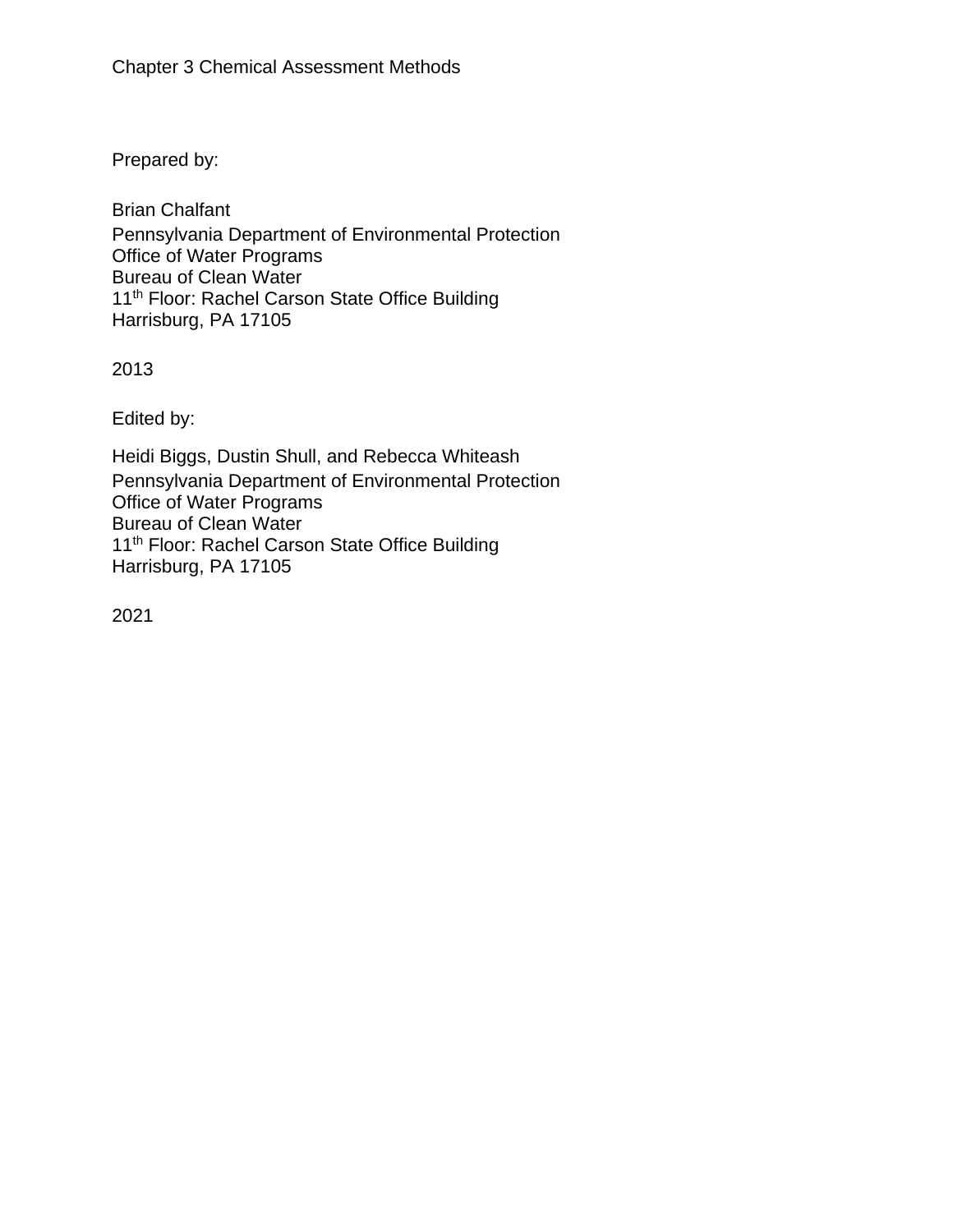#### **INTRODUCTION**

Water quality criteria, located in 25 Pa. Code Chapter 93 (relating to water quality standards), are assessed considering magnitude (e.g., concentration), duration (i.e., averaging period), and frequency (i.e., how often excursions from criteria are allowed). The purpose of this document is to create standardized procedures for DEP to follow to make water use assessment decisions, as required under the Clean Water Act (CWA) Sections 303(d) and 305(b), based on discrete physical and chemical (physicochemical) data in relation to water quality standards (WQS). This document relies on contextual and conceptual discussions found in *Water Use Assessment Decision-making Based on Physicochemical and Bacteriological Sampling* (Chalfant 2013). It contains relatively little discussion of the planning and execution phases of physicochemical water quality sampling, such as outlining study objectives, choosing sampling plan designs, and setting data quality objectives, which are described in more detail within the *Water Quality Monitoring Protocols for Streams and Rivers* (Shull and Lookenbill 2018). This document aims to describe how the inherent variation and sampling error of physicochemical data are addressed by DEP in the use assessment process for discrete physicochemical water quality sampling data and to expand upon the general use assessment determination methods in Chapter 5, where appropriate.

#### **Sampling Error**

The inferential process of using discrete, spatiotemporally-limited observations (i.e., samples) to estimate a larger set of unobserved, continuously dynamic conditions can introduce uncertainty – called sampling error – into the use assessment determination process. Uncertainty attributable to analytical measurement techniques, known as measurement error, is discussed in the *Quality Assurance Manual for the Pennsylvania Department of Environmental Protection Bureau of Laboratories* (DEP 2016).

Ideally, physicochemical data will inform use assessment determinations by sampling frequently enough to minimize sampling error and to accurately characterize the conditions for each parameter of concern. These conditions should be characterized over a long enough time frame to account for variations in concentrations attributable to changes in all relevant factors. For many water quality parameters, including toxic substances listed in § 93.8a, this can only be achieved through very intense discrete sampling efforts, as they require physical site visits to collect data with handheld field meters and chemistry samples for laboratory analysis. When intense discrete sampling efforts are not possible, the resulting physicochemical data provides limited windows into the dynamic continuum of water quality conditions. However, more frequent sampling is possible for specific water quality criteria listed in § 93.7, through the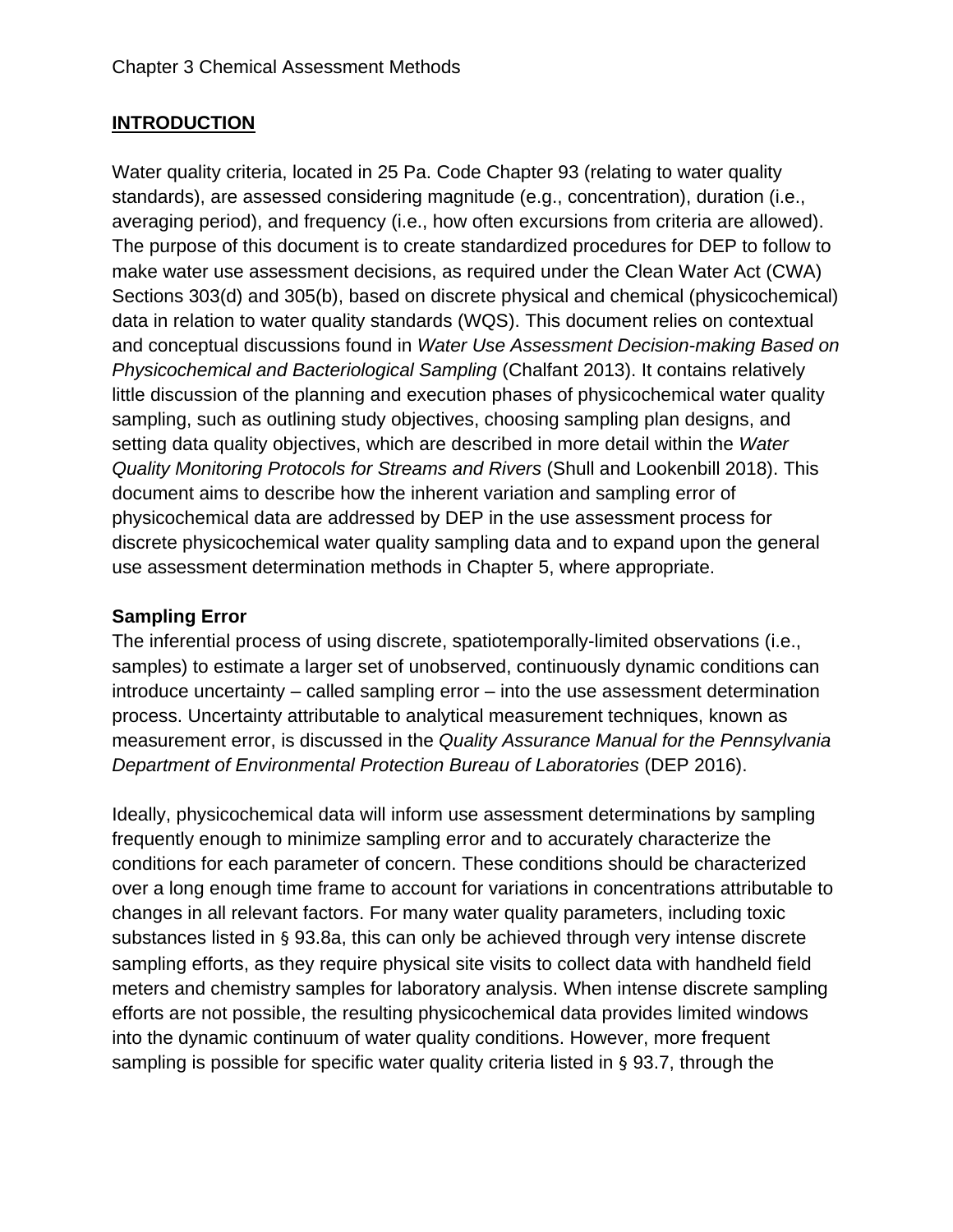deployment of automated, continuous instream monitoring (CIM) devices (see the Continuous Physicochemical Assessment Method).

Continuous instream monitoring devices can measure conditions frequently and can be deployed in remote locations. Monitoring water quality conditions at frequencies as high as every 15 minutes minimizes the amount of time sample results must be extrapolated into unobserved time, thereby minimizing the potential for sampling error (Hoger 2018). Continuous instream monitoring devices can be set up to report observations via telemetry or through occasional retrievals and downloads. While CIM devices can provide extremely detailed, temporally-dense observational records, many such devices can only measure a few water quality parameters (e.g., dissolved oxygen, temperature, conductivity, pH) for which WQS exist.

Another approach to reduce sampling error in the absence of temporally-dense observations, is to collect enough information on other relevant variables (e.g., stream flow, precipitation, water temperature) to allow for confident extrapolation from observed conditions to unobserved conditions based on an empirical understanding of variability. A wide variety of interrelated factors can contribute to spatial and temporal variation in the concentrations of water quality parameters, such as precipitation, stream flow, geology, watershed drainage patterns, and anthropogenic influences. Different water quality parameters often vary in unique ways relating to these and other factors. For example, dissolved oxygen concentrations in streams often exhibit strong annual and diel patterns attributable to interrelated patterns of solar flux, stream temperature, and photorespiratory activity. Meanwhile, concentrations of total dissolved solids often vary much less with diel or annual patterns of solar flux, but instead vary primarily with stream flow and related patterns of surface runoff, geology, and groundwater flow patterns. Knowledge and understanding of such patterns can strengthen inferences about unobserved conditions (USEPA 2005).

## **Sampling and Criteria Frequency**

Within the regulatory framework outlined above, DEP must determine if waterbodies meet WQS. In 25 Pa. Code Chapter 16 (relating to water quality toxics management strategy – statement of policy), § 16.21 states that aquatic life criteria for toxic substances are developed such that the frequency of occurrence is accounted for through the specification of factors appropriate to the criteria in Chapter 96 (relating to water quality standards implementation), but also, that the basis for the magnitude, duration, and frequency is described in criteria development rationale or other appropriate supporting documentation. Section 16.22 states that DEP looks to National guidelines (USEPA 1985) in establishing aquatic life criteria for toxic substances. In 25 Pa. Code Chapter 96 (relating to water quality standards implementation), § 96.3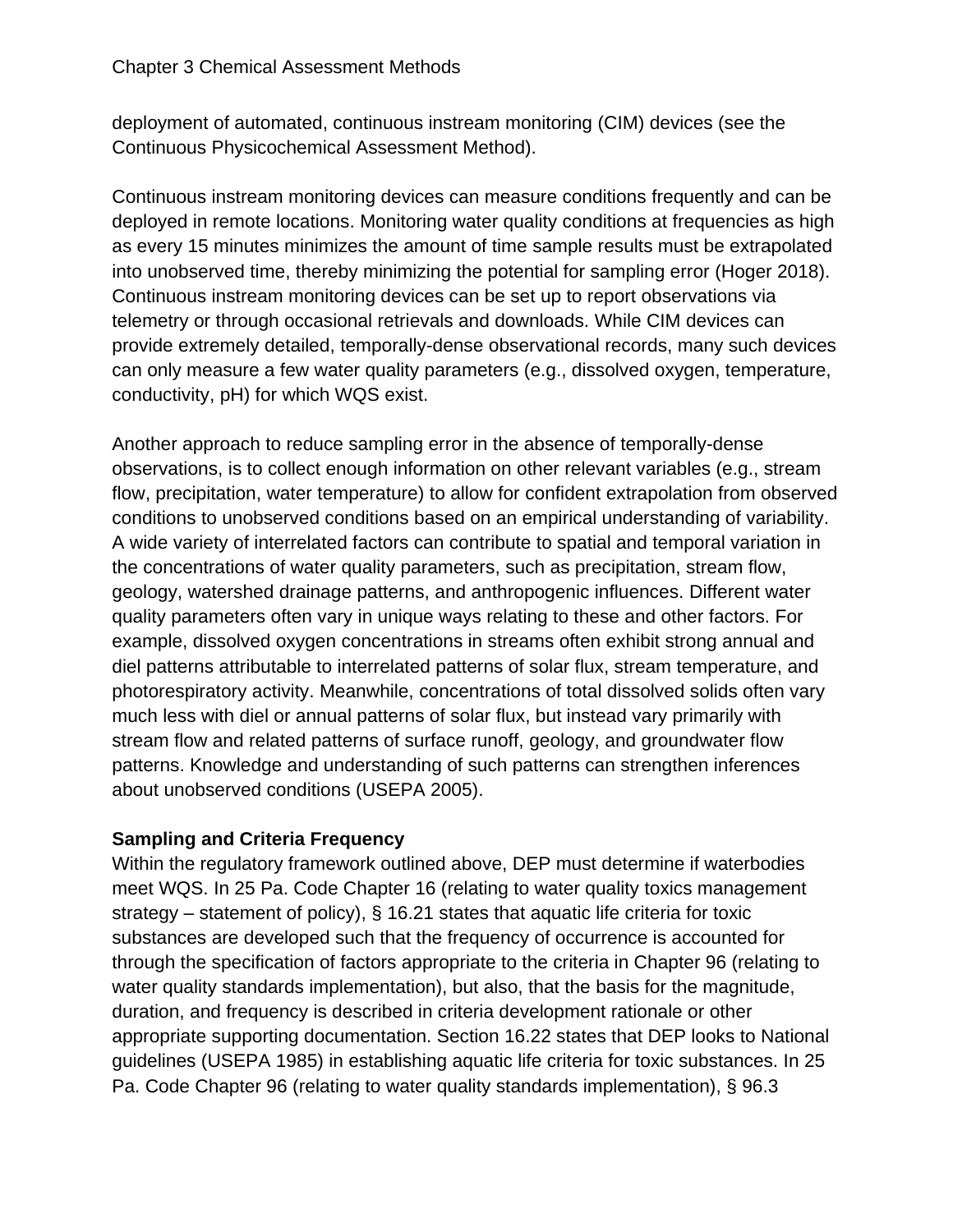(relating to water quality protection requirements) provides that – to protect existing and designated surface water uses – the water quality criteria described in Chapter 93 shall be achieved in all surface waters at least 99% of the time. For fish and aquatic life criteria for toxic substances, the National guidelines most often state that criteria excursions are to occur no more than once in three years on average (USEPA 1985). For human health criteria for toxic substances, because EPA's derivation of the WQC recommendations "involves the calculation of the maximum water concentration for a pollutant that ensures drinking water and/or fish ingestion exposures will not result in human intake of that pollutant in amounts that exceed a specified level based upon the toxicological endpoint of concern" (USEPA 2000), it is understood that any human health criteria excursions are unacceptable. A number of interrelated considerations – discussed in more detail in Chalfant (2013) – must be addressed when assessing if waterbodies meet WQS "at least 99% of the time" or to determine if excursions occur more than "once in three years on average" based on physicochemical samples.

The frequency of "at least 99% of the time" addresses the temporal aspect of criteria for which this consideration is not otherwise explicitly specified in Chapter 93 or addressed in the criteria development documents for Nationally recommended criteria. Note that some water quality criteria in § 93.7 have frequency components explicitly specified as part of the criteria, including the ammonia nitrogen criterion for aquatic life and the bacteria criterion for water contact sports. The underlying concept in the phrase "at least 99% of the time" is straightforward: there is some acceptable frequency – albeit relatively low (i.e.,  $\leq$  1% of the time) – at which water quality criteria excursions are allowed without constituting criteria exceedances.

The fish and aquatic life criteria for toxic substances are different with regard to temporal aspects because these criteria are based on USEPA's recommended frequencies, which most often state that excursions from the criteria are not to occur more than once in three years on average (USEPA 1985, USEPA 1991, USEPA 2002b). This concept is discussed further in the *Criteria Duration Considerations* section, below. As noted previously, the human health criteria for toxic substances consider any criteria excursions to be unacceptable (USEPA 2000). Determining if WQS are met at the appropriate frequency requires context-specific considerations that take into account the particular standard(s) being evaluated and the expected site-specific patterns of variability.

# **MAKING DISCRETE PHYSICOCHEMICAL ASSESSMENTS**

DEP will follow the determination framework (Chapter 5) when making use assessments using physicochemical data. In order to have sufficient data for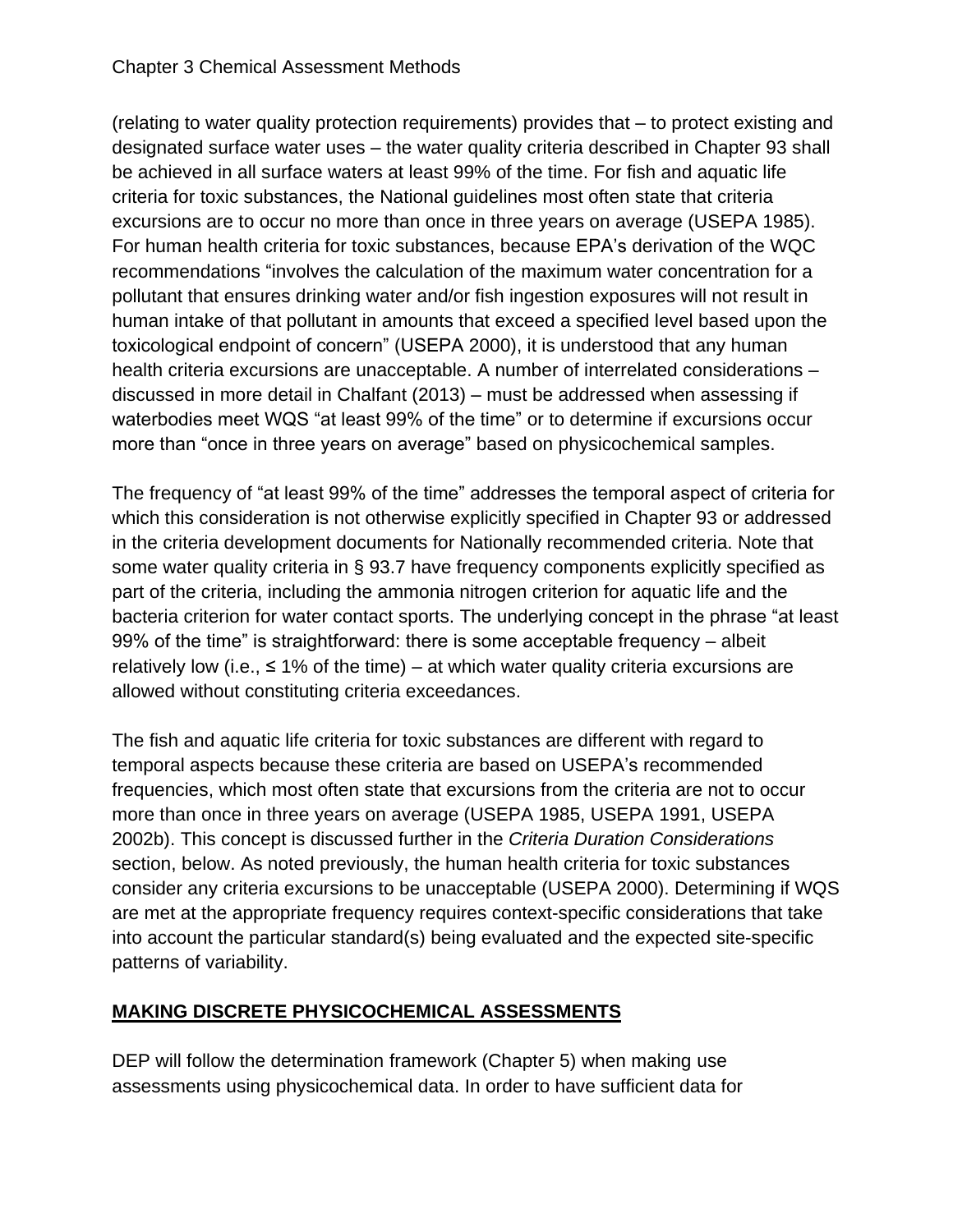assessment determinations, physicochemical data should be collected according to monitoring protocols in *Water Quality Monitoring Protocols for Streams and Rivers*  (Shull and Lookenbill 2018), and data collections should consider the duration component of the water quality criterion, including the durations for toxic substance criteria as specified in Table 1 below. In the use assessment process, DEP must also consider the sampling design employed – including critical sampling periods, when applicable – sample size, and quality assurance methods (discussed below).

# **Judgement-Based Sampling**

Due to interrelated considerations of reasonable decision error rates, sample sizes, and extreme percentiles of frequency distributions, it will often be impractical to employ a probability-based sample design – discussed further in *Water Use Assessment Decision-making Based on Physicochemical and Bacteriological Sampling* (Chalfant 2013) – to assess against meeting WQS "at least 99% of the time" or allowing for one excursion in a three year period without collecting large numbers of samples. Especially when accounting for monitoring costs, the most resource-effective approach will often be to focus monitoring at times when excursions are most likely to occur, hereafter referred to as *critical sampling periods*. Collecting samples during these critical sampling periods will require an understanding of the variables at play. Some of the variables that should be considered are discussed further in Chalfant (2013). According to USEPA (2002a), critical sampling periods can be thought of as temporal "hot spots," and sampling that is targeted to observe these "hot spots" based on an understanding of context-specific variations is a targeted sampling approach referred to as "*judgmentbased sampling*" (as contrasted with probability-based sampling). Since judgmentbased sampling is not as suited to some forms of quantitative statistical analyses as probability-based sampling, assessment processes based on judgement-based sampling may involve a different analytical toolset than assessment processes based on probability-based sampling.

DEP does not discount any data or information from consideration, so no strict guidelines are set with regard to what sampling designs are acceptable for assessments; however, of the various sampling plan designs discussed by USEPA (2002a), DEP believes that the judgment-based sampling design is the most suited method to assess extreme, infrequent ends of water quality parameter distributions. A judgment-based sampling design offers the benefit of more resource-efficient sampling (i.e., needing fewer observations to achieve a given level of precision) than other sampling designs when a sound understanding of the sites and systems being sampled is incorporated (USEPA 2002a).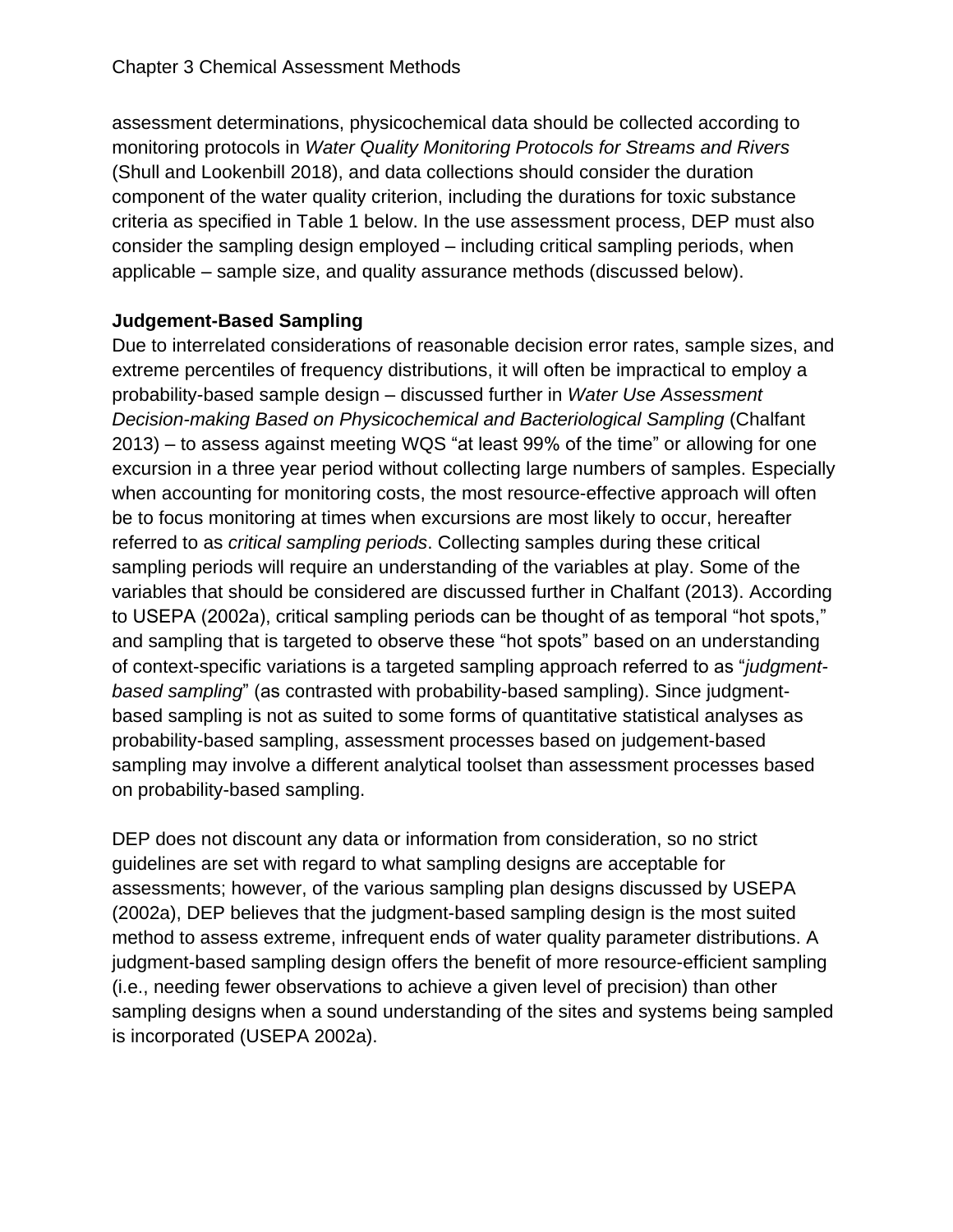#### **Sample Size and Representativeness**

Depending on the data available, the criterion being assessed, or the ambient conditions of the waterbody, a single observation (sample) can represent different periods of time. These factors may suggest that more than one sample needs to be collected to confidently make an assessment determination. USEPA guidance discourages rigid minimum sample size requirements and requires States to evaluate all existing, readily available, and appropriate water quality-related data for determining WQS attainment determinations (USEPA 2006, USEPA 2013). As a result of these factors and federal requirements, DEP recommends multiple sampling events for assessing any criterion but will evaluate all existing and readily available data when making assessments. More specifically, DEP encourages at least three sampling events within the criterion duration period. For example, the total iron criterion for aquatic life is written as a 30-day average, so DEP encourages at least three samples be collected within a 30-day period to compare conditions to the criterion.

DEP generally considers discrete samples to be representative of one day unless convincing evidence exists to suggest otherwise (e.g., a documented spill, influence of a known biological process, supporting high-frequency monitoring data). For most criteria, this strikes an acceptable balance between resource expenditure and sampling error. For some criteria, however, literal interpretation of criteria would result in sample collection that is very resource intensive and not feasible. For example, literal interpretation of the USEPA's national recommended toxic criteria would require samples to be collected at least once each day within a consecutive four-day period. Consequently, USEPA recommends that a single sample may represent periods longer than one day if conditions are stable (USEPA 1997). DEP conforms to this guidance and accepts that a sample collected for the assessment of time-averaged criteria can represent more than one day unless convincing evidence exists to suggest otherwise.

## **Criteria Duration, Frequency Considerations**

## Instantaneous Criteria

The allowable frequency of excursions depends on whether the criteria duration is instantaneous or time-averaged. For criteria expressed as instantaneous maxima or minima, there is no averaging period required to compare measured values to the criteria (i.e., the criteria magnitude duration is instantaneous). For these instantaneous criteria in § 93.7 (relating to specific water quality criteria), Table 3, the allowable frequency of excursions – unless otherwise specified as part of the criteria – follows Chapter 96, meaning that criteria must be met at least 99% of the time. For the human health criteria in § 93.8c (relating to human health and aquatic life criteria for toxic substances), Table 5, no excursions are allowable, as previously discussed above based on EPA's *Methodology for Deriving Ambient Water Quality Criteria for Human*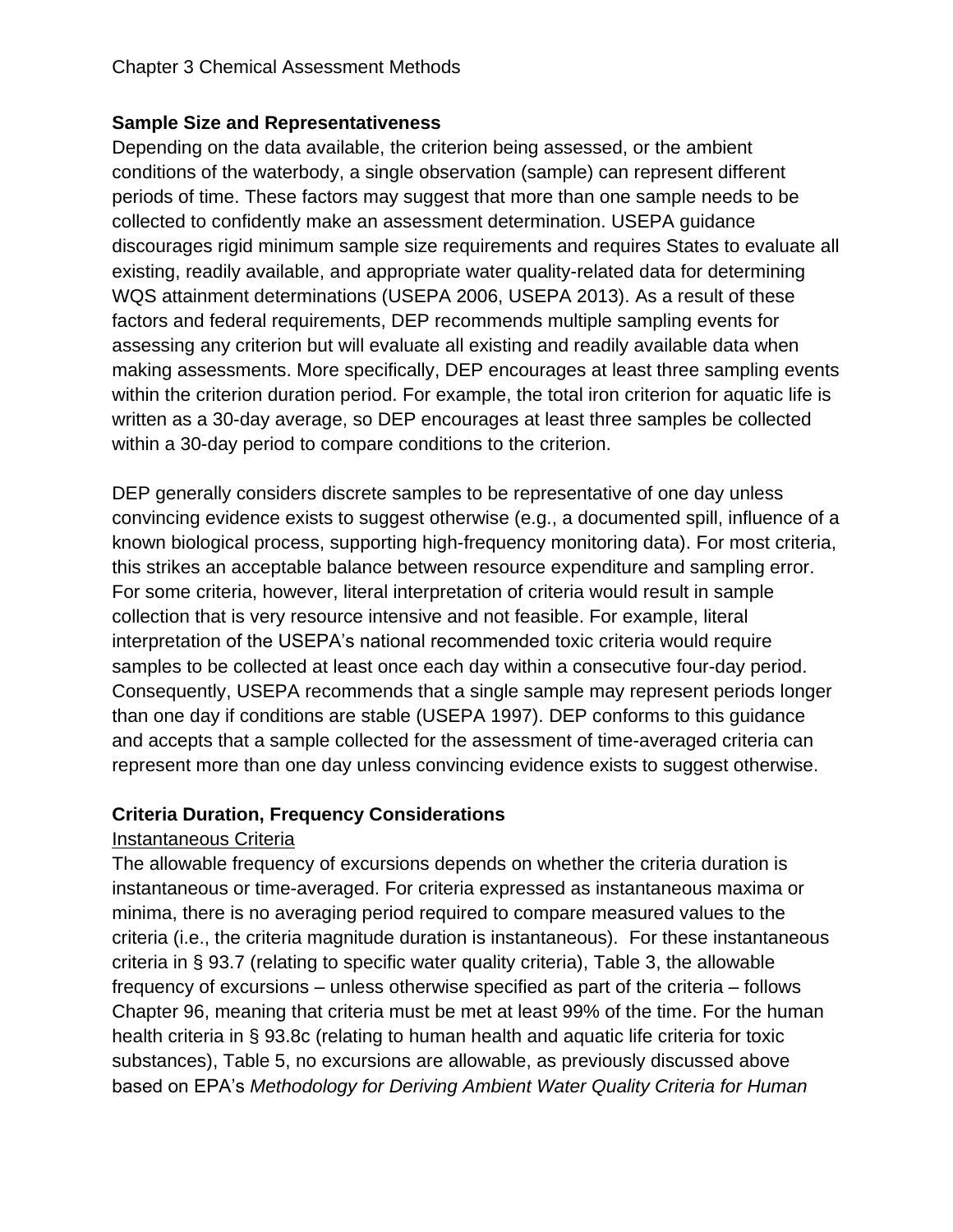*Health* (USEPA 2000). As such, excursions of instantaneous criteria in § 93.7 occurring on four or more separate days within twelve months typically constitute an exceedance, as excursions from the criteria magnitudes occur more than 1% of the time (i.e., 4 days / 365 days ≈ 1.1%) and therefore the criteria are met less than 99% of the time.

#### Time-Averaged Criteria

For the aquatic life criteria at § 93.8c (relating to human health and aquatic life criteria for toxic substances), Table 5, adopted based on the National recommended criteria (see Table 1) for which the criteria durations are expressed as averages (e.g., sevenday, 30-day, or monthly averages), an excursion from the criteria is not to occur more than once in three years on average.

Other pollutants for which the criteria duration is expressed as averages – which includes several of the criteria in § 93.7 (relating to specific water quality criteria), Table 3, and the fish and aquatic life criteria at § 93.8c (relating to human health and aquatic life criteria for toxic substances) Table 5 that are not described in Table 1 below – any single averaging period showing an excursion from the mean concentration of the criterion will be considered an exceedance, and thus an impairment of the relevant protected use. For instance, a single, seven-day average dissolved oxygen observation below the criterion – which is considered a single excursion from the criterion – indicates an exceedance of the criterion, as there are 52 seven-day cycles per year, and one seven-day cycle is more than one percent of a year [100 \* (1 seven-day cycle / 52 cycles / year) = 1.9% of the year]. Or, a single 30-day average ammonia concentration above the criterion magnitude indicates an of the criterion, as there are 12 30-day cycles per year, and one 30-day cycle is more than one percent of a year [100 \* (1 30-day cycle / 12 cycles / year)  $\approx$  8.3% of the year]).

It is important to note that the criteria for toxic substances in § 93.8c do not specify durations. However, many of these fish and aquatic life criteria were adopted based on USEPA's *National Recommended Water Quality Criteria – Human Health Criteria* ("the national recommended criteria") (USEPA 2020), for which the aquatic life criterion maximum concentration (CMC, or acute criterion) and criterion continuous concentration (CCC, or chronic criterion) durations are provided in Table 1 below.

DEP will assess data based on the corresponding duration component each parameter's water quality criterion. The frequency components of the national recommended fish and aquatic life criteria for toxic substances indicate that more than one excursion in three years would result in a criterion exceedance and use impairment (USEPA 1985, USEPA 1991, USEPA 2002b).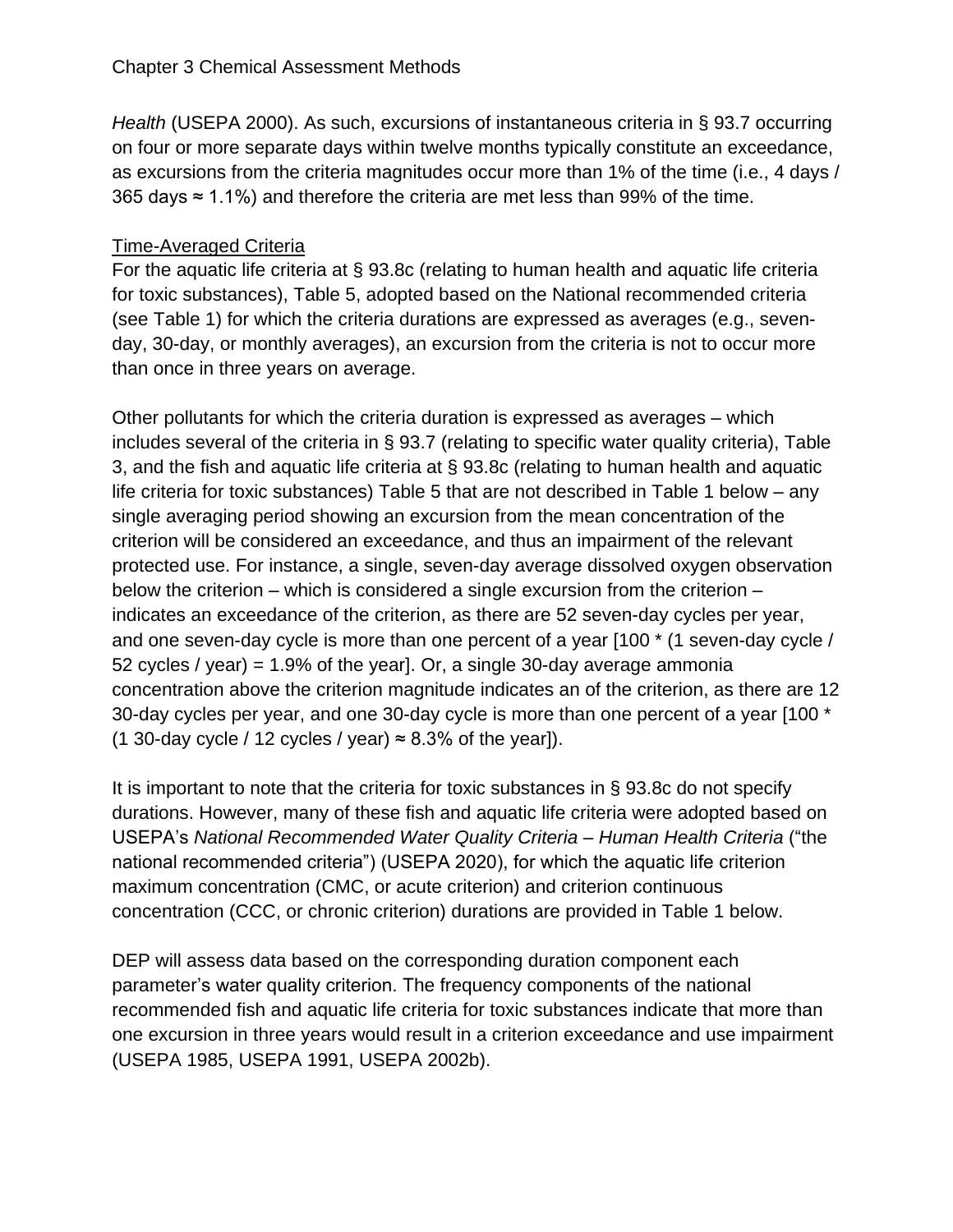**Table 1**. Criteria durations and other information for the fish and aquatic life criteria for toxic substances from § 93.8c (relating to human health and aquatic life criteria for toxic substances) including the Chemical Association System (CAS) number, Chemical Name, and durations for the Criterion Maximum Concentration (CMC, acute criterion) and Criterion Continuous Concentration (CCC, chronic criterion) as adopted from USEPA's national recommended criteria, identified by the Rationale Document.

| <b>CAS</b> | <b>Chemical Name</b>               | <b>CMC Duration</b> | <b>CCC Duration</b> | <b>Rationale Document</b> |
|------------|------------------------------------|---------------------|---------------------|---------------------------|
| 333415     | <b>DIAZINON</b>                    | 1-hour average      | 4-day average       | EPA-822-R-05-006          |
| 104405     | NONYLPHENOL                        | 1-hour average      | 4-day average       | EPA-822-R-05-005          |
| 87865      | PENTACHLORO-<br>PHENOL             | 1-hour average      | 4-day average       | EPA-820-B-96-001          |
| 7440382    | ARSENIC (As3+)                     | 1-hour average      | 4-day average       | EPA-820-B-96-001          |
| 7440439    | CADMIUM                            | 1-hour average      | 4-day average       | EPA-820-B-96-001          |
| 16065831   | <b>CHROMIUM III</b>                | 1-hour average      | 4-day average       | EPA-820-B-96-001          |
| 18540299   | <b>CHROMIUM VI</b>                 | 1-hour average      | 4-day average       | EPA-820-B-96-001          |
| 7440508    | <b>COPPER</b>                      | 1-hour average      | 4-day average       | EPA-820-B-96-001          |
| 7439921    | <b>LEAD</b>                        | 1-hour average      | 4-day average       | EPA 440/5-84-027          |
| 7439976    | MERCURY (Hg2+)                     | 1-hour average      | 4-day average       | EPA-820-B-96-001          |
| 7440020    | <b>NICKEL</b>                      | 1-hour average      | 4-day average       | EPA-820-B-96-001          |
| 7782492    | <b>SELENIUM</b>                    | 1-hour average      | 4-day average       | EPA-820-B-96-001          |
| 7440224    | <b>SILVER</b>                      | Instantaneous       | N/A                 | EPA 440/5-80-071          |
| 7440666    | <b>ZINC</b>                        | 1-hour average      | 1-hour average      | EPA-820-B-96-001          |
| 57125      | CYANIDE, FREE                      | 1-hour average      | 4-day average       | EPA-820-B-96-001          |
| 58899      | gamma-BHC (LINDANE)                | 1-hour average      | N/A                 | EPA-820-B-96-001          |
| 57749      | <b>CHLORDANE</b>                   | Instantaneous       | 24-hour average     | EPA 440/5-80-027          |
| 50293      | $4,4$ -DDT                         | Instantaneous       | 24-hour average     | EPA 440/5-80-038          |
| 60571      | <b>DIELDRIN</b>                    | 1-hour average      | 4-day average       | EPA-820-B-96-001          |
| 959988     | alpha-ENDOSUL-FAN                  | Instantaneous       | 24-hour average     | EPA 440/5-80-046          |
| 33213659   | beta-ENDOSULFAN                    | Instantaneous       | 24-hour average     | EPA 440/5-80-046          |
| 72208      | <b>ENDRIN</b>                      | 1-hour average      | 4-day average       | EPA-820-B-96-001          |
| 76448      | <b>HEPTACHLOR</b>                  | Instantaneous       | 24-hour average     | EPA 440/5-80-052          |
| 1024573    | HEPTACHLOR EPOXIDE                 | Instantaneous       | 24-hour average     | EPA 440/5-80-052          |
|            | PCB (Polychlorinated<br>Biphenyls) | 24-hour average     | 24-hour average     | EPA 440/5-80-068          |
| 8001352    | <b>TOXAPHENE</b>                   | 1-hour average      | 4-day average       | EPA 440/5-86-006          |
| 107028     | <b>ACROLEIN</b>                    | 1-hour average      | 1-hour average      | Not Numbered              |
| 108883     | <b>TOLUENE</b>                     | Not specified       | Not specified       | EPA 440/5-80-075          |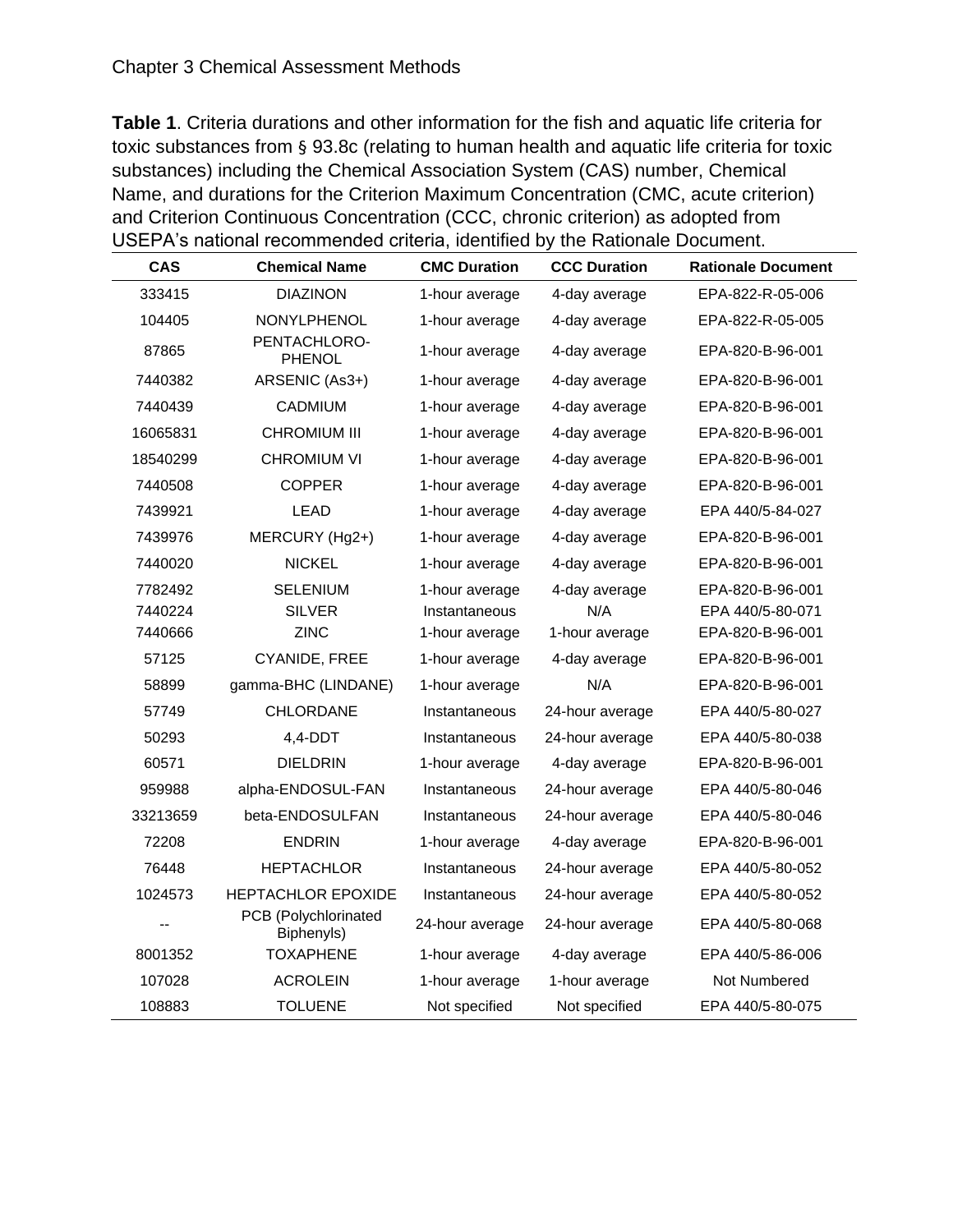Fish and aquatic life criteria for toxic substances not described in Table 1 below, were determined by the Commonwealth rather than directly adopting USEPA's National recommendations (USEPA 1985). As such, the allowable frequency of occurrence follows Chapter 96 and criteria must be met at least 99% of the time.

As noted in the *Sample Size and Representativeness* section above, while DEP will evaluate all existing and readily available data, DEP encourages at least three samples be collected within the time-averaged criterion duration.

## **Quality Assurance**

DEP makes every effort to verify the accuracy of all data used in the use assessment determination process. DEP strongly encourages anyone submitting data to familiarize themselves with DEP Bureau of Laboratories quality assurance and quality control procedures (DEP 2016) regarding record keeping, methods documentation, sampling techniques, selection of analytic laboratories, chain of custody concerns, and so forth. DEP will not exclude extreme values (outliers) from a dataset unless there is reason to believe the extreme value is invalid. For example, a dissolved oxygen concentration of 100 mg/L is physically impossible at tropospheric temperatures and pressures; it is likely that such a record is a typographical error actually meant to be 1 mg/L or 10 mg/L. Similarly, in a water temperature dataset submitted in degrees Celsius where one value is recorded at 72, it is highly unlikely this is a valid reading and may be recorded in degrees Fahrenheit.

## **Sample Precedence**

In DEP's assessments of WQS, more recent data take precedence over older data, especially in situations where conditions have recently changed (e.g., installation of pollution remediation projects, alteration of permit limits in the watershed, changing land use patterns, discontinuation of combined sewer overflows). In some instances, older and newer data may be considered together to document temporal trends.

# **CONCLUSION**

This document outlines much of what should be considered when conducting an assessment of water quality physicochemical data for making CWA 303(d) and 305(b) decisions. It should be read in its entirety and followed in combination with the *Water Quality Monitoring Protocols* (Shull and Lookenbill 2018). Additional technical information and rationale on physicochemical data collections and assessment decisions can be obtained in *Water Use Assessment Decision-making Based on Physicochemical and Bacteriological Sampling* (Chalfant 2013).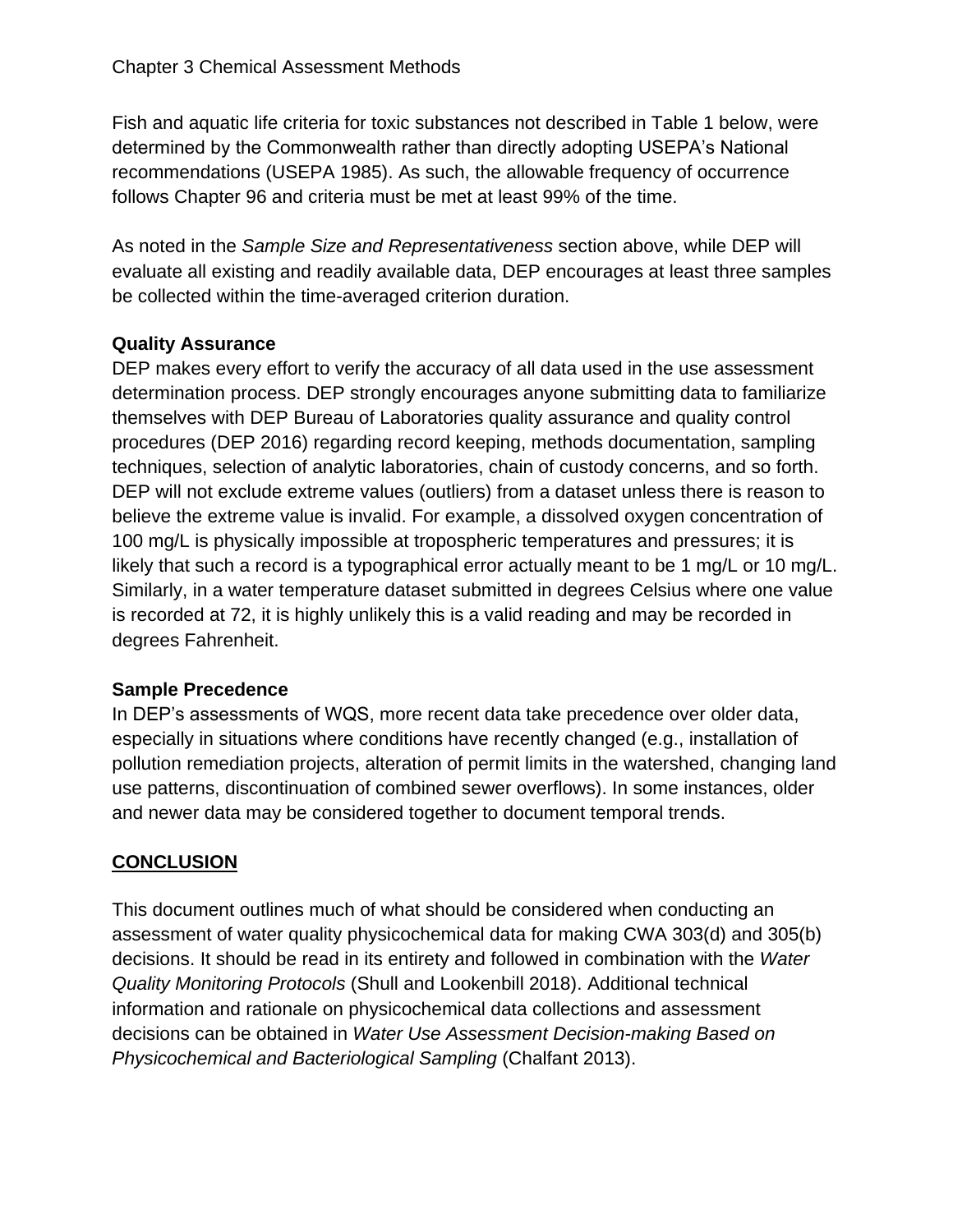## **LITERATURE CITED**

- Chalfant, B.A. 2013. Water Use Assessment Decision-making Based on Physicochemical and Bacteriological Sampling. Pennsylvania Department of Environmental Protection, Harrisburg, Pennsylvania.
- DEP. 2016. Quality Assurance Manual for the Pennsylvania Department of Environmental Protection Bureau of Laboratories. Pennsylvania Department of Environmental Protection, Harrisburg, Pennsylvania.
- Hoger, M.S. 2018. Continuous Physicochemical Assessment Method. Pennsylvania Department of Environmental Protection, Harrisburg, Pennsylvania.
- Shull, D. R., and M. J. Lookenbill (editors). 2018. Water Quality Monitoring Protocols for Streams and Rivers. Pennsylvania Department of Environmental Protection, Harrisburg, Pennsylvania.
- USEPA. 1985. Guidelines for Deriving Numerical National Water Quality Criteria for the Protection of Aquatic Organisms and Their Uses. U.S. Environmental Protection Agency, Office of Research and Development. PB85-227049
- USEPA. 1991. Technical Support Document for Water Quality-Based Toxics Control. EPA/505/2-90-001. U.S. Environmental Protection Agency, Office of Water, Washington, D.C.
- USEPA. 1997. Guidelines for Preparation of the Comprehensive State Water Quality Assessments (305(b) Reports) and Electronic Updates: Supplement. EPA-841-B-97-002B. U.S. Environmental Protection Agency, Office of Water, Washington, D.C.
- USEPA. 2000. Methodology for Deriving Ambient Water Quality Criteria for the Protection of Human Health. EPA 822-B-00-004. U.S. Environmental Protection Agency, Office of Water, Washington, D.C.
- USEPA. 2002a. Guidance on Choosing a Sampling Design for Environmental Data Collection for Use in Developing a Quality Assurance Project Plan. EPA QA/G-5S. U.S. Environmental Protection Agency, Office of Environmental Information, Washington, D.C.
- USEPA. 2002b. Consolidated Assessment and Listing Methodology Toward a Compendium of Best Practices. First edition. U.S. Environmental Protection Agency, Office of Water, Washington, D.C.
- USEPA. 2005. Guidance for 2006 Assessment, Listing and Reporting Requirements Pursuant to Sections 303(d), 305(b) and 314 of the Clean Water Act. U.S. Environmental Protection Agency, Office of Water, Washington, D.C.
- USEPA. 2006. Guidance on Systematic Planning Using the Data Quality Objectives Process. EPA QA/G-4. U.S. Environmental Protection Agency, Office of Environmental Information, Washington, D.C.